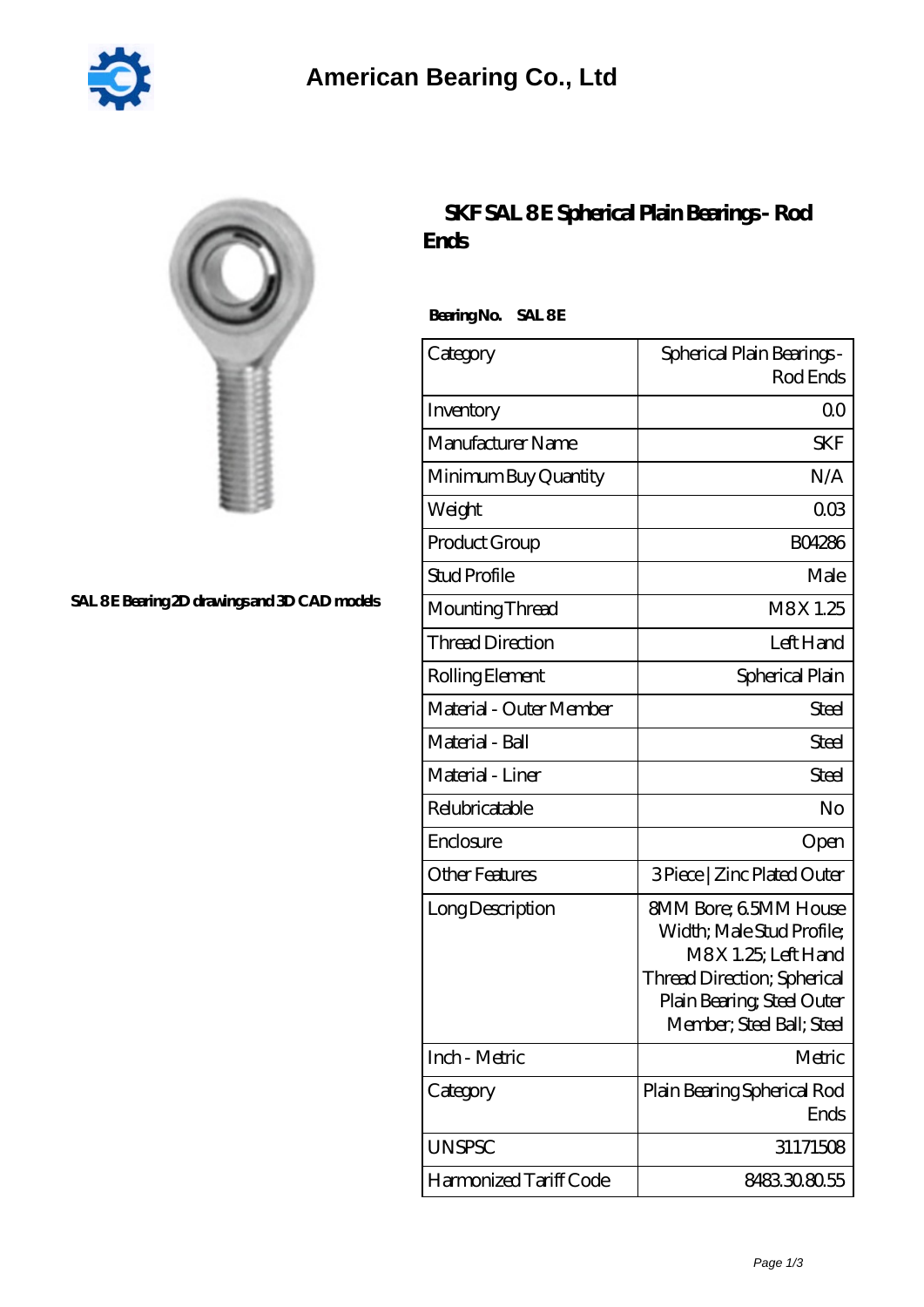

| Noun                            | Bearing                    |
|---------------------------------|----------------------------|
| Keyword 3                       | Rod End                    |
| Keyword String                  | Plain Spherical Rod End    |
| Manufacturer URL                | http://www.skf.com         |
| Manufacturer Item Number        | SAL <sub>8E</sub>          |
| Weight/LBS                      | 0064                       |
| <b>Ball Width</b>               | 0.315 Inch   8 Millimeter  |
| Housing Width                   | 0.256Inch   6.5 Millimeter |
| d                               | 0.315 Inch   8 Millimeter  |
| bore diameter:                  | 8 <sub>mm</sub>            |
| ball material:                  | Steel                      |
| misalignment angle:             | $15^{\circ}$               |
| race material:                  | Steel                      |
| shank thread length:            | $21 \,\mathrm{mm}$         |
| radial static load capacity:    | 129kN                      |
| rod end type:                   | Male Threaded              |
| operating temperature<br>range: | $-30$ to + 130 $\degree$ F |
| shank thread size:              | M <sub>8</sub>             |
| head diameter:                  | $25$ mm                    |
| thread direction:               | Left Hand                  |
| head width:                     | 65mm                       |
| grade:                          | Commercial/Industrial      |
| ball width:                     | 8mm                        |
| lubrication type:               | No Fitting                 |
| length to ball center.          | $42 \text{mm}$             |
| housing material:               | Zinc-Plated Steel          |
| standards met:                  | ISO 12240-4:1998           |
| d                               | 8mm                        |
| $d_2$ max.                      | 25 mm                      |
| B                               | 8mm                        |
| G                               | M8                         |
|                                 |                            |